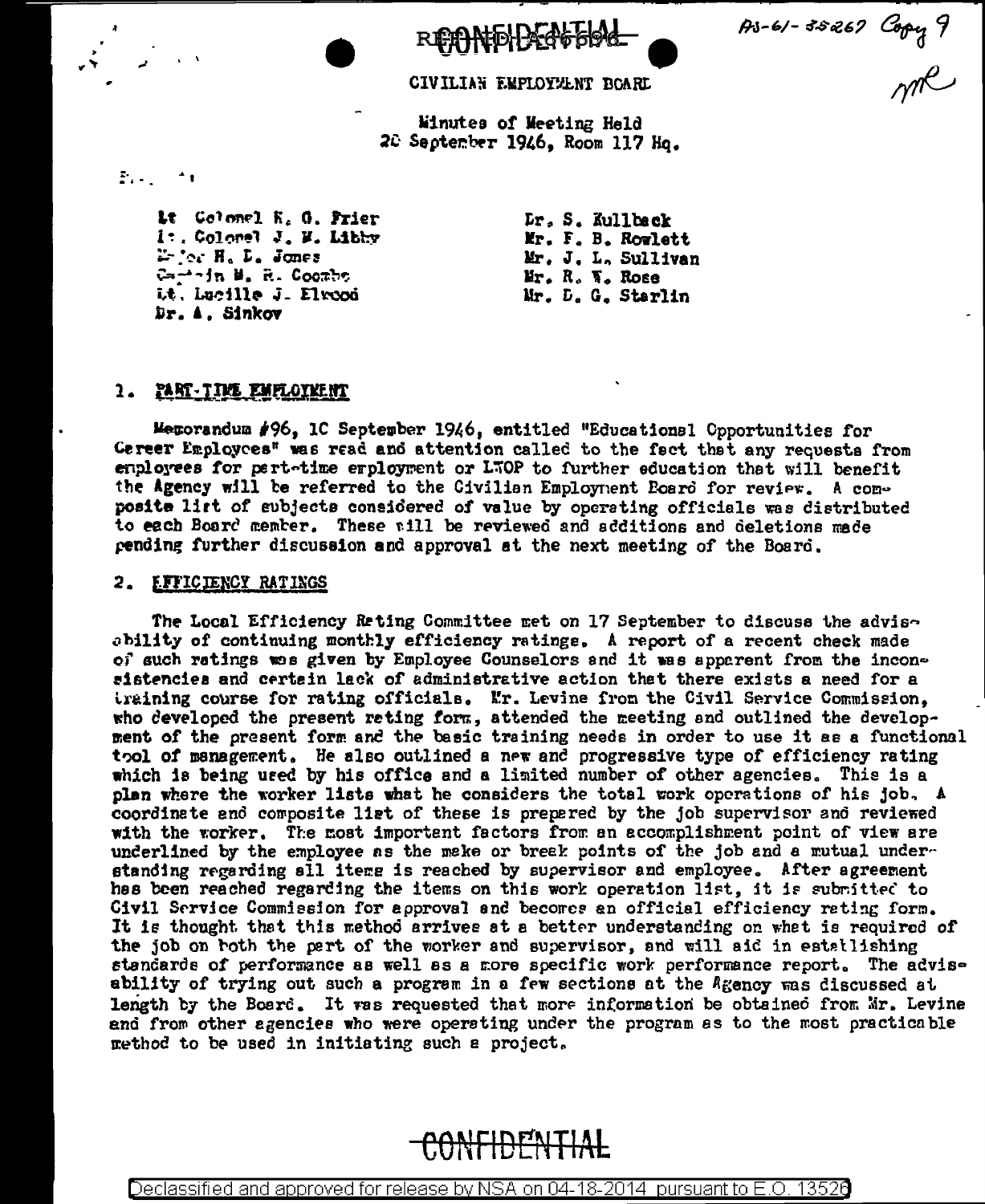

#### **FAZIOTIONAL ACTION** 3

Hetwest for promotion of Mr. Robert Oordon from P-4 to P-5 was considered by the first. The qualifications of all employees incumbent in these two grades were rewither and it was the decision of the Board that Mr. Gordon is best qualified for the perfiling. A recommendetion in breping with the Board's decision will go forward to Chief, Arzy Security Agency, for approval.

# 4. 经空隙证书

# - Starlin centioned that he had been to the Navy Cormunications Annex on 1º fepterter and had talked with the people who handle civilian personnel for that Agency. The resson for the wisit was to discuss with the Navy their feeling in regard to announcing crypiographic jobs for open competitive examination. It was learned that Navy is operating under Schedule B authority from the Commission which crarpts them from certain Civil Service rules and regulations and allows them to appoint people to positions assigned exclusively to Navy Communications Intelligence activities under non-competitive standards. The manner in which the Nevy obtained this authority was outlined and the Board discussed the advisability of trying to obtain the same setup for this Agency. It was the opinion of the Board that the ratter was one for commend decision and that it be presented to the Chief, ASA, without any specific recommendations on the part of the Civilian Employment Eoard.

# 5. CRYPTOGRAPHIC REPAIRVEN

Dr. Sinkov outlined the difficulty Security Division has had in obtaining qualified Cryptographic Repairmen at grade CPC-9 and requested that consideration be given for establishing an Understudy position at CPC-7 and a Student position at CPC-5 as it is possible to get people with limited experience in these grades and to train them to be fully qualified Cryptographic Repairmen. The Board was in full agreement with Lr. Sinkov's request and suggested that Personnel and Training Eranch do everything possible to expedite establishment of the Understudy and Student positions mentioned a bove.

## 6. PROTECTIVE BRANCH

Lr. Sinkov mentioned the current classification survey in Protective Eranch and the fact that classification analysts wanted to set up certain positions as Cryptographic Clarks when the Franch Chief felt these positions should be entitled Statistical Clerk. He indicated that it was the desire of Security Division to call the people by established Civil Service titles when jobs did not deal specifically with cryptographic work. After limited discussion, Mr. Starlin indicated that the problem would be discursed with the Classification and "age Administration Section to correct the situation.

## 7. COFFEE LINES

Mr. Rowlett outlined his concern for the excessive length of the coffee lines outside the PX in B building, and the resultant man hours of work lost by standing in line. He indicated that Operations Livision had issued FX time schedules for different sections, hed cautioned supervisors and teken other measures in an attempt to cut the length of the line, all to no avail. He requested that Board members suggest other means of correcting the situation. Colonel Frier outlined the present difficulties from a management point of view in the PX when it was suggested that more help or enother PX room be maintained. It was finally decided that the Hall Herald publicize